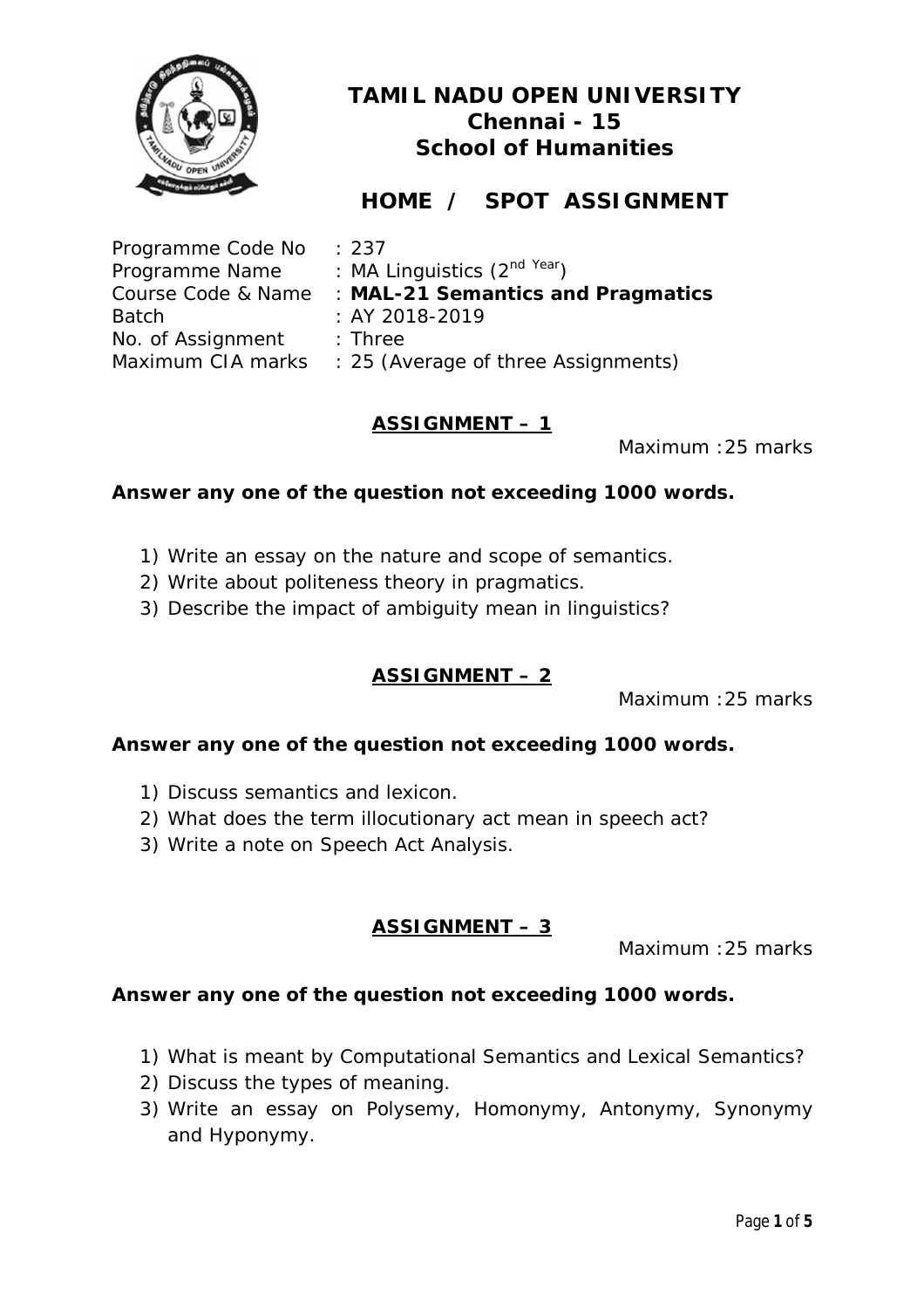

# **HOME / SPOT ASSIGNMENT**

| Programme Code No  | $\therefore$ 237                           |
|--------------------|--------------------------------------------|
| Programme Name     | : MA Linguistics $(2^{nd \text{ Year}})$   |
| Course Code & Name | : MAL-22 Stylistics and Discourse Analysis |
| <b>Batch</b>       | $: AY 2018 - 2019$                         |
| No. of Assignment  | $:$ Three                                  |
| Maximum CIA marks  | : 25 (Average of three Assignments)        |

## **ASSIGNMENT – 1**

Maximum :25 marks

## **Answer any one of the question not exceeding 1000 words.**

- 1) Describe elaborately on the scope and goals of Stylistics.
- 2) Write about Lexico-semantic level, Phonological level and syntactic level of linguistic analysis.
- 3) What is meant by Discourse Analysis? Explain with examples.

## **ASSIGNMENT – 2**

Maximum :25 marks

## **Answer any one of the question not exceeding 1000 words.**

- 1) Write an essay on Deviation, Fragmenting, Parallelism, Figures of Speech, Simile and Metaphor.
- 2) Enumerate elaborately on different types of literary forms.
- 3) How can discourse analysis considered as a social phenomenon?

## **ASSIGNMENT – 3**

Maximum :25 marks

- 1) Explain levels of linguistics analysis.
- 2) Write an essay on the impact of discourse analysis on the ways societal structures and process are encoded.
- 3) Interpret the literary pieces through stylistic analysis with special reference to prose, poetry, drama and novel.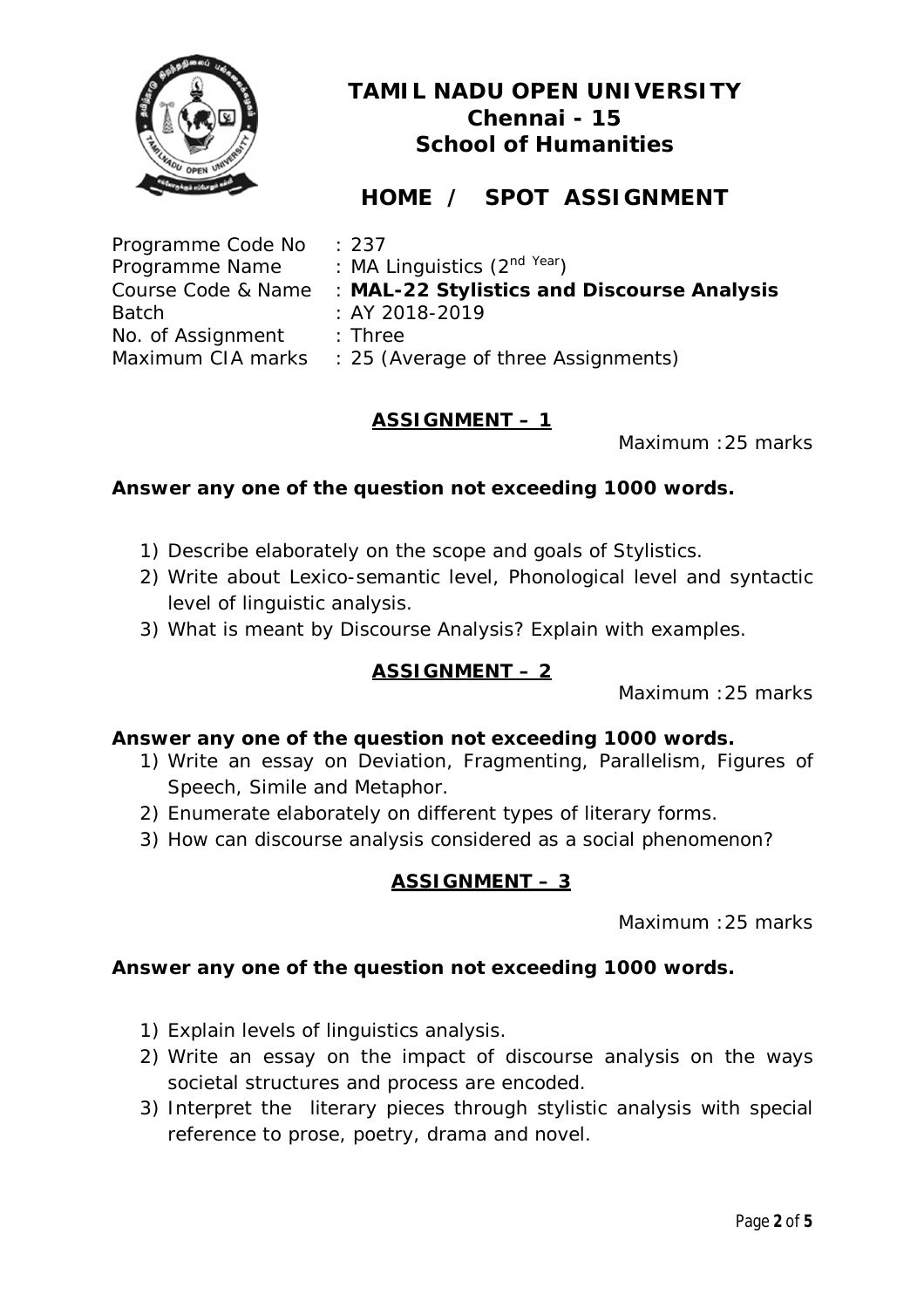

# **HOME / SPOT ASSIGNMENT**

| Programme Code No  | : 237                                    |
|--------------------|------------------------------------------|
| Programme Name     | : MA Linguistics $(2^{nd \text{ Year}})$ |
| Course Code & Name | : MAL-23 Historical and Comparative      |
|                    | Linguistics                              |
| <b>Batch</b>       | : AY 2018-2019                           |
| No. of Assignment  | $:$ Three                                |
| Maximum CIA marks  | : 25 (Average of three Assignments)      |

## **ASSIGNMENT – 1**

Maximum :25 marks

#### **Answer any one of the question not exceeding 1000 words.**

- 1) What is the need for internal reconstruction in linguistics?
- 2) Write about non-phonological linguistic change.
- 3) What is the importance of person and number gender in language typology?

## **ASSIGNMENT – 2**

Maximum :25 marks

#### **Answer any one of the question not exceeding 1000 words.**

- 1) Enumerate the major roles of historical and comparative linguistics.
- 2) Write an essay on the importance of comparative linguistics in language acquisition.
- 3) Explain the Language family tree model.

## **ASSIGNMENT – 3**

Maximum :25 marks

- 1) Write a note on Etymology.
- 2) What are the general principles of Historical Linguistics? Explain.
- 3) Write an essay on Comparative Linguistics.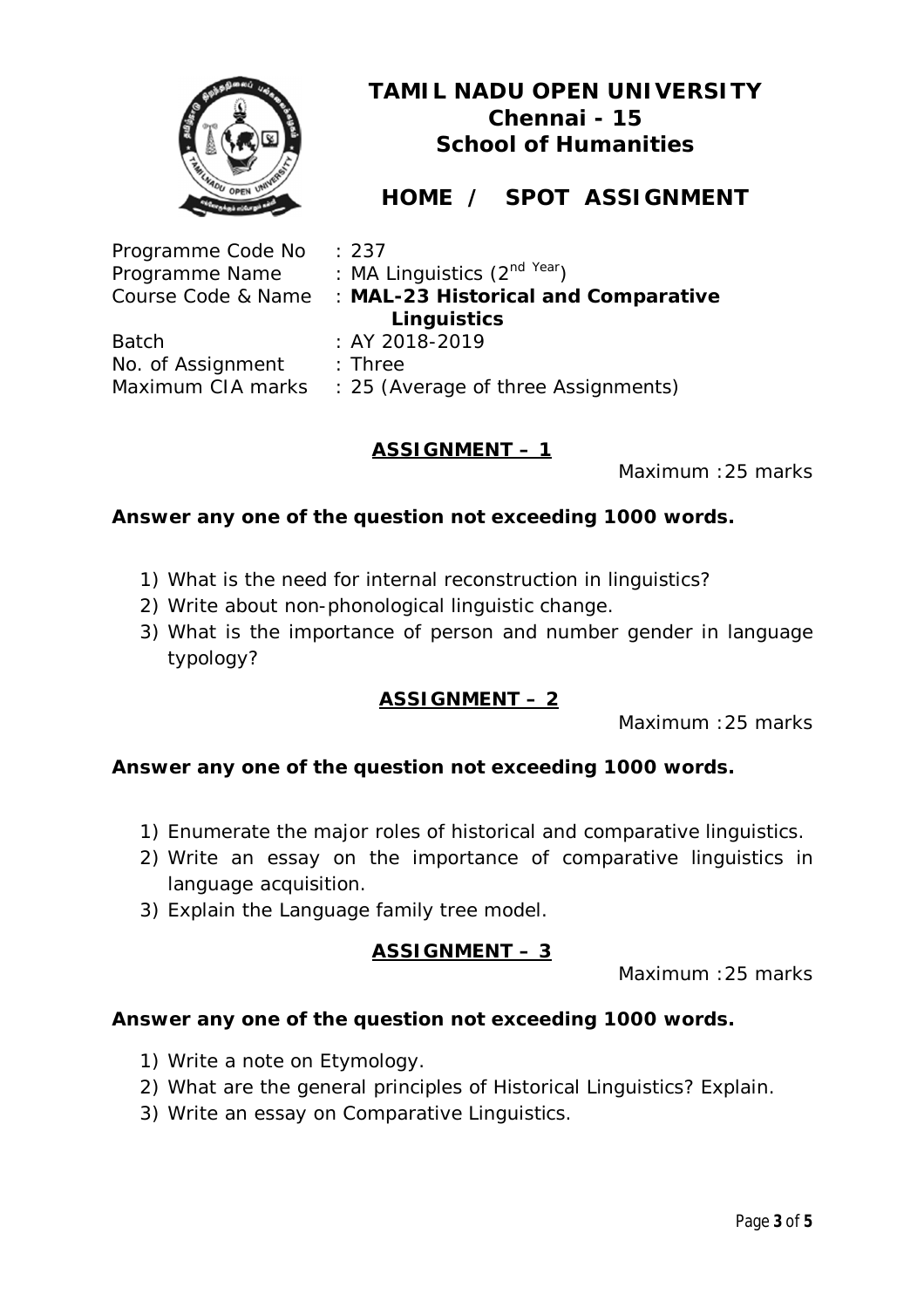

# **HOME / SPOT ASSIGNMENT**

| Programme Code No  | : 237                                    |
|--------------------|------------------------------------------|
| Programme Name     | : MA Linguistics $(2^{nd \text{ Year}})$ |
| Course Code & Name | : MAL-24 Computational Linguistics       |
| <b>Batch</b>       | : AY 2018-2019                           |
| No. of Assignment  | $:$ Three                                |
| Maximum CIA marks  | : 25 (Average of three Assignments)      |

## **ASSIGNMENT – 1**

Maximum: 25 marks

## **Answer any one of the question not exceeding 1000 words.**

- 1) Describe briefly on the scope of Computational Linguistics.
- 2) Describe the Features and Unification grammar.
- 3) Write elaborately on Text to Speech Synthesizer and Automatic Speech Recognizer.

## **ASSIGNMENT – 2**

Maximum: 25 marks

## **Answer any one of the question not exceeding 1000 words.**

- 1) Explain in detail about the Morphological and Syntactic parsing.
- 2) Enumerate elaborately on Spell Checker, Optical Character recognizer, Informational extraction and Machine Translation.
- 3) Explain 'Computational Linguistics' (CL) and 'Natural Language Processing'?

## **ASSIGNMENT – 3**

Maximum: 25 marks

- 1) Write an essay on computational linguistics and its latest developments.
- 2) Discuss :phonetics, speech synthesis, computational phonology and speech recognizer.
- 3) What are the benefits of machine translation?